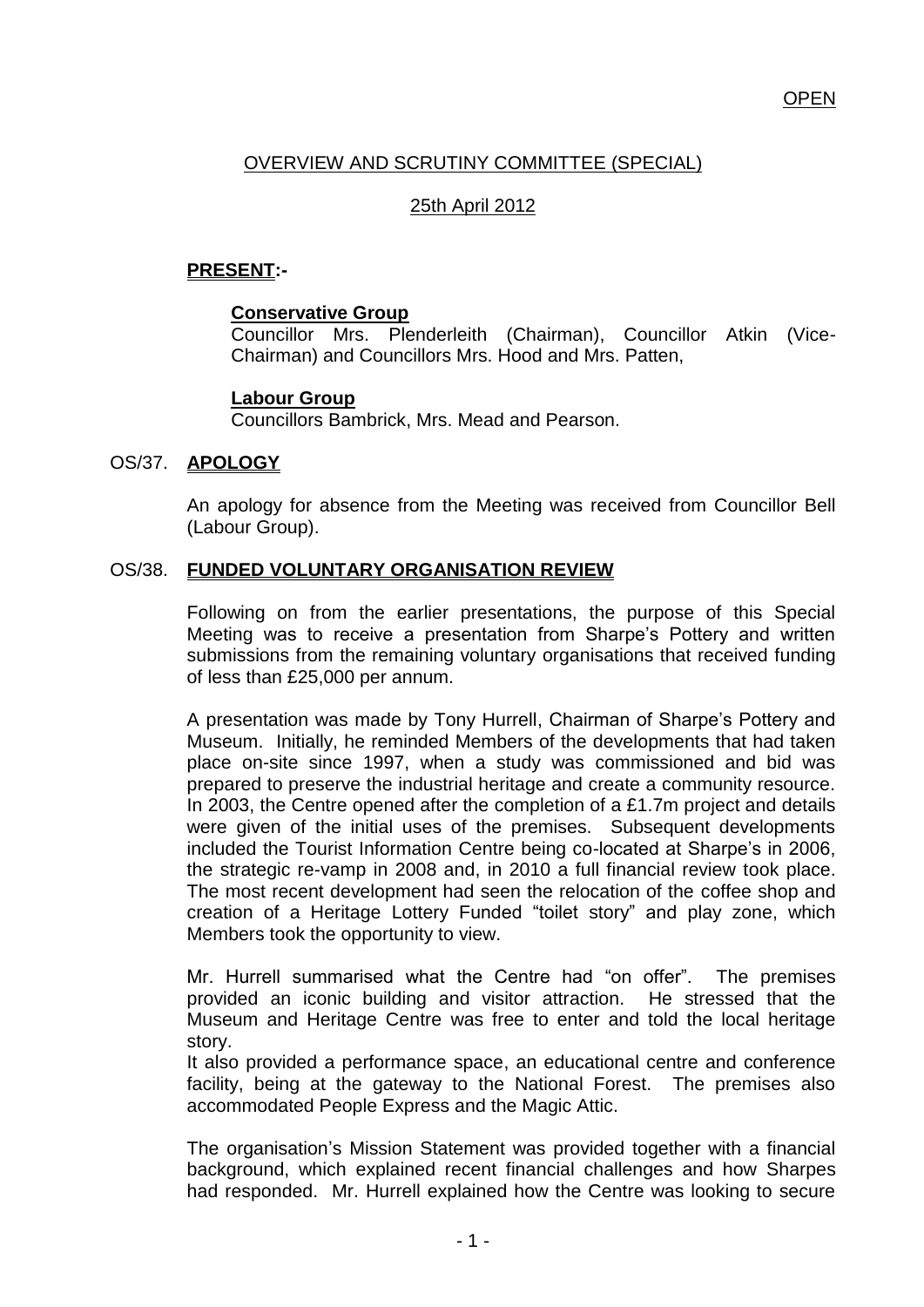its future, referring to recent developments at the Museum, the new coffee shop and play zone, together with works to the Kiln. He also confirmed the extensive partnership working and spoke about school visits. The presentation concluded in stating Sharpes commitment. This was to continue to protect the valuable heritage, arts and culture at the site and remain at the heart of the delivery of the strategic vision for the West Street area of the Town Centre. This commitment also included delivery of the Tourist Information Centre and to create an effective gateway for the National Forest in the Town Centre. In summary, there was an intention to remain "fit for purpose".

Members submitted questions on the impact of the recently opened retail park at the other end of the Town, the loss of commercial support and efforts to gain more sponsors, together with the percentage use of the conference facilities. There was discussion about the role of Sharpes and that of the Council in terms of regeneration, together with observations/praise regarding the increased use of the facilities and the school visits.

Mr. Hurrell was thanked for the presentation.

The Committee then reviewed the circulated documents for the bodies that received funding of less than £25,000 per annum from the Council. The Community Partnership Officer took Members through each of the documents, confirming the current levels of grant funding and highlighting particular points.

Members were invited to submit questions. With regard to the Sinfin and Stenson Fields Asian Over 60"s Welfare Club, there was discussion about the proportionate grants received from this Authority and Derby City Council, it being noted that the majority of its members came from the Stenson Fields area. The Officer confirmed that he attended bi-monthly meetings of this group. Presently, there was no Elected Member representation for the group.

With regard to Homestart South Derbyshire, the Chief Officer and a Trustee were in attendance and Members took the opportunity to ask questions of them. A context was provided on the work of this voluntary group and reference was made to the circulated case studies. A Member sought further information on the difference between Surestart, which was a statutory body and Homestart which was a voluntary body that worked along side it. In response to a question about staffing costs, details were provided about the ratio of paid employees to the 35 voluntary staff. Members praised the work being delivered by this voluntary organisation. It was noted that the Council had Member representation on this group in addition to the Officer attending its meetings.

The Committee then discussed the documents circulated by Next Step (Against Domestic Abuse). The Officer explained the relatively low level of grant support provided and the role of this voluntary organisation. It was noted that funding had been secured from the Big Lottery "Reaching Communities Fund", which was due to finish shortly and work was taking place across the County to see how the project could be sustained. It was questioned whether levels of domestic violence were increasing and was noted that levels of reported abuse had increased. Other issues discussed were the provision of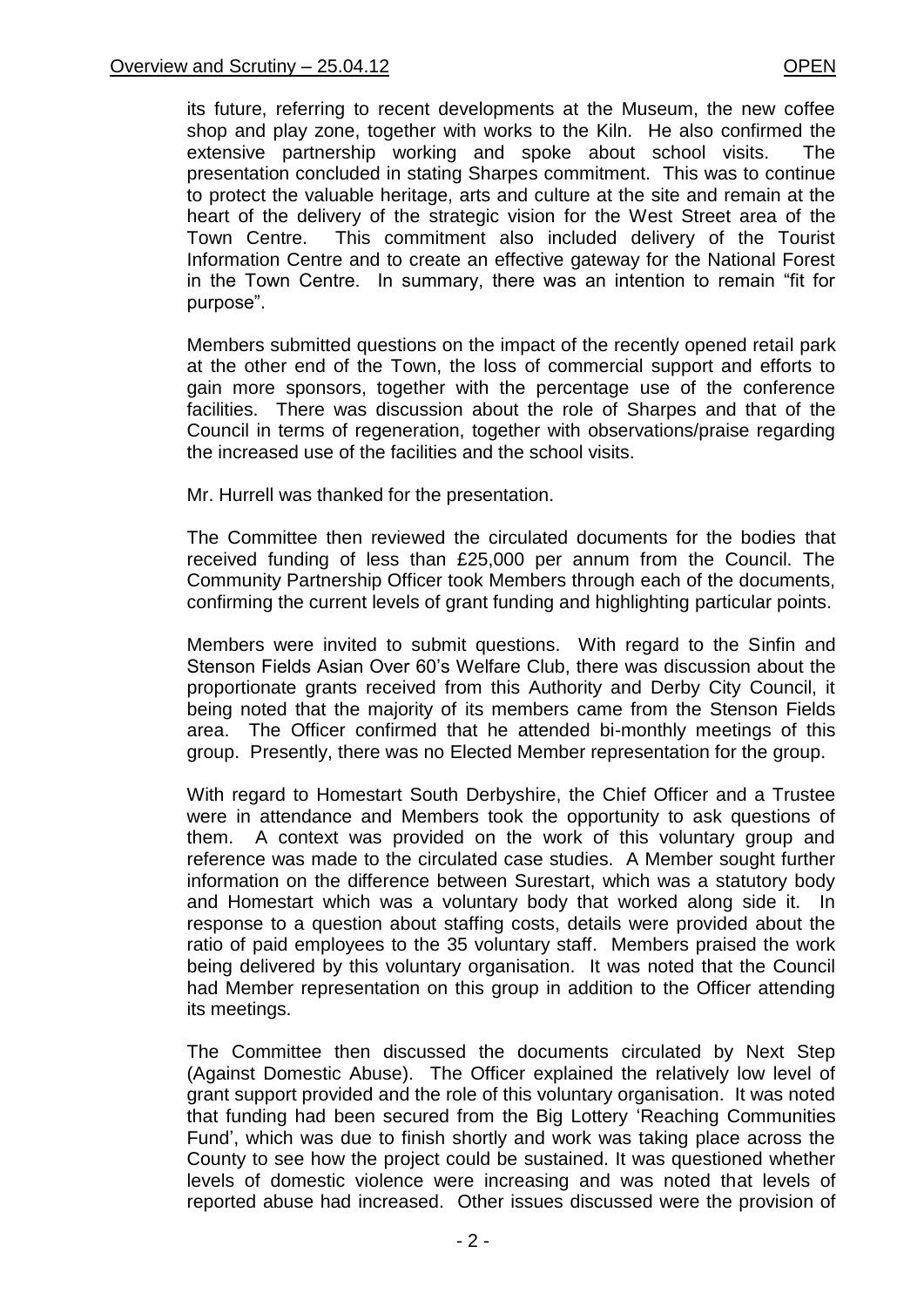"safe rooms" within a property and the peaks in domestic violence associated with certain events or times of year.

Next, the Committee received a report from Rural Action Derbyshire. The Officer explained the funding provided to this County-wide group, its role and services including specialist advice. An example of the work was helping parish councils when they were preparing parish plans and other examples were given. Again, it was noted that there was a considerable return for the Council"s contribution, whilst acknowledging that this group focussed on the north of the County, where there was more social deprivation. However, the group contributed to the South Derbyshire Partnership and provided support to the Community Partnership Officer.

The Chairman referred to the earlier review work undertaken on the Shopmobility scheme, which was another of the funded voluntary organisations. There was a wish to recognise them within this review report and the Community Partnership Officer provided an update on the Group"s relocation to the CVS Offices in Grove Street.

The Chairman commented that the Committee had received a lot of information over the previous nine months as part of this Funded Voluntary Organisation review. She expressed her thanks to the groups for their input to the process. There was a need to tie together the findings, to agree recommendations and then submit a review report to the Housing and Community Services Committee. She reminded that the brief for this review was around value for money and suggested two recommendations concerning how District Council Members reported back to Full Council and also on how the groups could report back via the Community Partnership Officer. An annual update could be provided, mainly on the changes that had taken place in the previous year. It was suggested that the annual documents produced by each organisation could include a note from the Elected Member serving on them. A suggestion was made to list the documents considered within the appendix to the review report and to provide hyperlinks to this information.

It was questioned what mechanisms there were for other organisations to bid for funding in the future. A Member recalled that an additional sum of £100,000 had been included within the Council budgets some years previously, but had not been allocated. The decision had been taken previously to fund certain infrastructure groups that delivered services across the District. It was considered that changes to future funding arrangements could form the basis of a further scrutiny review. Officers reminded that there would be another financial settlement in November, after which there would be more certainty over the Council"s financial position.

There was a consensus that all of the voluntary organisations had demonstrated value for money for the Council"s contributions. Further reference was made to the additional sum of £100,000 and there was a consensus that this funding shouldn"t be lost.

In terms of the review report, authority was sought for officers to liaise with the Chairman in producing the draft document. It would be circulated in time for the Committee"s Meeting on 2nd May 2012, with a view to the report being